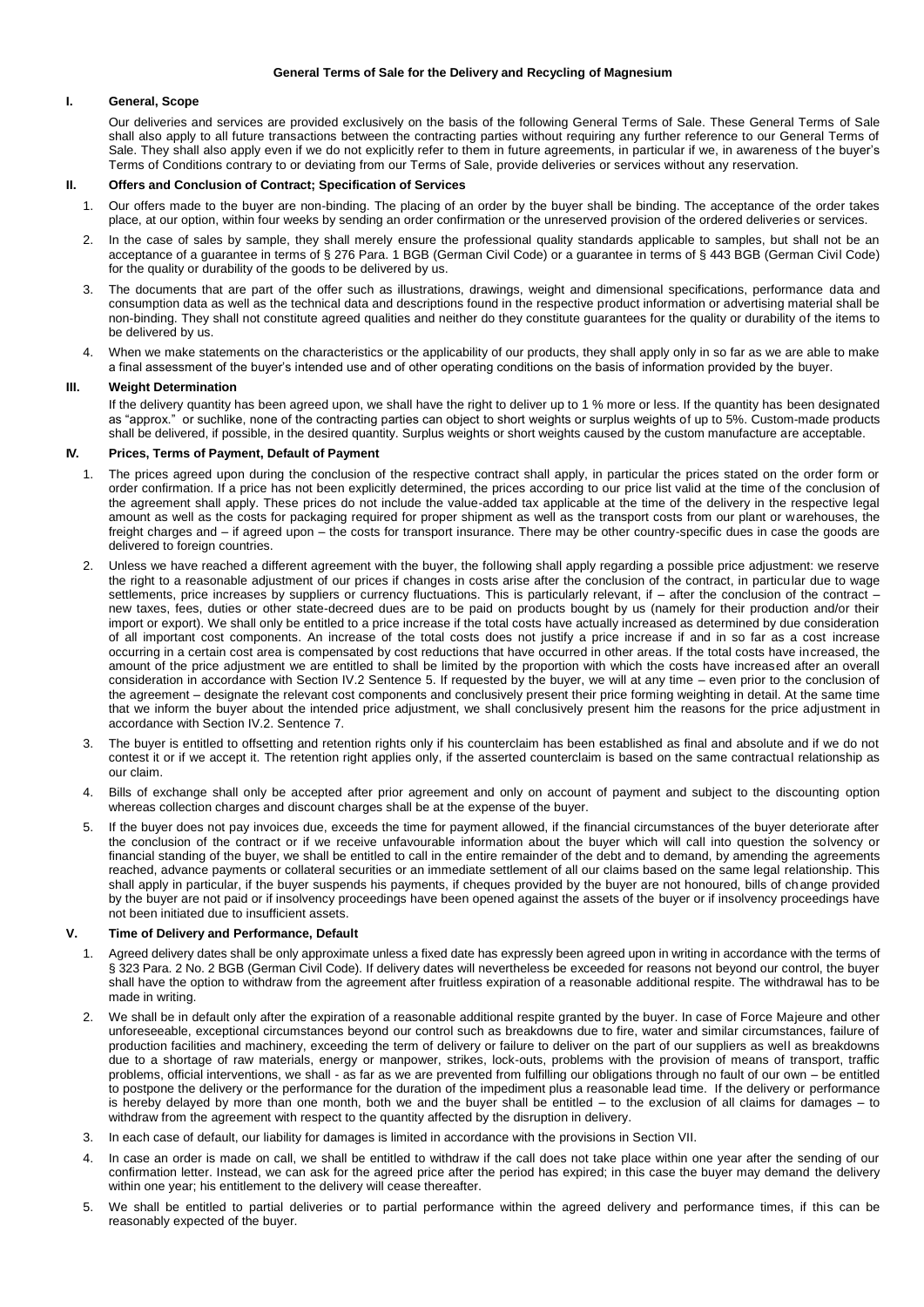6. The compliance with our obligation to supply and perform presupposes the timely and proper fulfillment of the buyer's obligations. Order calls and specifications, in particular, have to be made early enough to allow for proper production and delivery within the term of the contract. We reserve the right to enter a plea for non-performance of the contract.

## **VI. Transfer of Risks, Transport and Packaging Costs**

- 1. Unless otherwise agreed upon, the deliveries will be dispatched from our plant in Bottrop with the buyer collecting the consignment there at his own risk and expense. In this case, the risk of accidental loss and accidental deterioration of the contractual delivery items shall pass to the buyer at the time the items are ready for collection and after the buyer has received the ready-for-collection note. Otherwise, the risk of accidental loss and accidental deterioration of the delivery items shall pass to the buyer when they are handed over to the carrier. The risk of an accidental loss and an accidental deterioration of the delivery items shall also pass to the buyer if carriage-free deliveries have been agreed upon and if we carry a transport insurance for the consignee, except if the delivery takes place by our own vehicles or means of transportation.
- 2. In the event of default in acceptance or default of an obligation to co-operate according to Section IV. 6, the risk of an accidental loss or an accidental deterioration of the sales item shall pass to the buyer at the time of a default of acceptance or a default of the debtor.
- 3. We shall choose the dispatch route, if no other special agreements have been made in writing.
- 4. The packaging requested by the buyer or deemed necessary by us shall be at the buyer's expense.

# **VII. Reservation of Title**

- 1. We shall retain title to the delivered items until the entire purchase price and all other current or future claims resulting from business relations with the customer have been paid. The inclusion of the outstanding purchase price in a current account and the recognition of a balance shall not affect the reservation of title.
- 2. The buyer shall be obliged to treat the delivered items carefully, in particular he shall be obliged to insure them sufficiently at purchase price against loss and damage and destruction, e.g. against damage caused by fire, water and theft. The buyer herewith agrees to assign his claims resulting from the insurance policies to us. We accept this assignment.
- 3. The buyer may neither pledge nor transfer by way of security the items owned by us. However, he shall be entitled to resell the delivered items in the normal course of business in accordance with the following provisions. The aforementioned entitlement shall not hold in as far the buyer has assigned or pledged claims resulting from the resale of the goods against his contracting party – in advance and effectively in each case – to a third party or if he has agreed a prohibition of assignment with such party.
- 4. As a security for the fulfillment of all our claims under VII. 1 hereof, the buyer herewith agrees to assign to us all including future and conditional claims – resulting from a resale of the delivered items including all ancillary rights in the amount of the delivered items with precedence over the remaining part of his claims. We hereby accept this assignment.
- 5. For as long as and as far as the buyer fulfills his payment obligations, he shall be entitled to collect the claims against his customers, which are assigned to us, within the context of proper business conduct. However, he shall not be entitled to make an agreement with his customers for a current account relationship or prohibition of assignment with regard to these claims or to assign or pledge them to third parties. If contrary to Sentence 2, a current account relationship exists between the buyer and the purchasers of our goods, which are subject to a reservation of title, the claim assigned in advance shall also relate to the accepted balance and in case of insolvency of the buyer also to the then existing balance.
- 6. Upon our request, the buyer shall be required to verify each individual claim assigned to us and to notify his debtors of the effected assignment with the request to make a payment up to the value of our claims against the buyer. After a corresponding warning to the buyer, we shall be entitled to notify the debtors of the buyer of this assignment at any time and to collect the claims. However, we will make use of this capacity only if the buyer fails to properly meet his financial obligations or is in default, or if insolvency proceedings have been initiated against the assets of the buyer and if the buyer has stopped his payments. If one of the aforementioned cases should arise, we are entitled to request the buyer to disclose the assigned claims and its debtors, and to provide all relevant information pertaining to the collection of the claims as well as the corresponding documents.
- 7. In case of seizure or any other interventions of third parties, the buyer shall immediately inform us in writing in order to enable us to take action in accordance with § 771 ZPO (Civil Process Order).
- 7. The processing and treatment or alteration of the goods delivered subject to a reservation of title by the buyer is always done for us but without any commitments on our part. If the delivered goods subject to reservation of title are processed with items not owned by us, we shall acquire the co-ownership for the new item in proportion of the value of the goods delivered by us (final amount of the invoice including value-added tax) to the other processed items at the time of the processing. For the item resulting from the processing, the same shall apply as to the sales item delivered subject to reservation. If the goods delivered by us subject to a reservation of title are inextricably mixed or combined with items not owned by us, we shall acquire the co-ownership for the new item in proportion of the value of the goods delivered by us (final amount of the invoice including value-added tax) to the other mixed or combined items at the time of the mixing or combination. If the mixing or combination takes place in such a manner that the item of the buyer is to be regarded as the main item, it shall be agreed that the buyer will transfer the co-ownership to us proportionally. The buyer shall hold the sole ownwership or the coownership thus created in safe custody for us. Within the scope of normal business operations, the buyer is entitled to dispose of the new products resulting from the processing or treatment or alteration or combination or mixing as long as he meets his obligations resulting from the business relation with us in due time. Under no circumstances is the buyer authorized, however, to resell or to utilize these new products in any other way, under an agreement of a prohibition of assignment with his customers, or to pledge or transfer them by way of security. The buyer herewith agrees to transfer his claims resulting from the sale of these new products for which we are entitled to property rights to the extent of our share of ownership in the sold goods as a security. If the buyer combines or mixes the delivered items with a main item of a third party, he herewith agrees to assign his claims against the third party to us up to the value of our products. We hereby accept these assignments.
- 8. On request of the buyer, we shall be obliged to release the securities that we are entitled to, if the realisable value of our securities exceeds the claims against the buyer to be secured by more than 10 %. The choice of the securities to be released lies in our discretion.

### **VIII. Rights of Buyer in Case of Defects, Sampling**

- 1. The rights of the buyer in case of defects imply that he has complied with his legal inspection and notification duties in due form.
- 2. Within a period of 10 days after the receipt of a notice of defect, we shall be entitled to have the delivered goods resampled by a sworn metal sampler. Both parties have to agree on this person and shall accept his conclusion. If the parties can not agree on a certain expert within two weeks after the request by one of the parties, the expert shall be appointed upon request of one party by the chamber of commerce and industry responsible for our place of business. This appointment shall be binding for both parties. The party losing the case according to the conclusions of the expert shall bear the costs of the expert, in case of a partial victory, the parties bear the costs in proportion of their prevailing/losing. The conclusions of the expert, subject to §§ 317 to 319 BGB (German Civil Code), are binding upon the parties in terms of the existence or non-existence of the defects and the assessment. Both parties may be present during the sampling or may designate a representative.
- 3. Samplings and arbitrary analyses are to be carried out on the basis of the applicable DIN standards or equivalent standards as well as on the basis of the methods accepted in the industry.